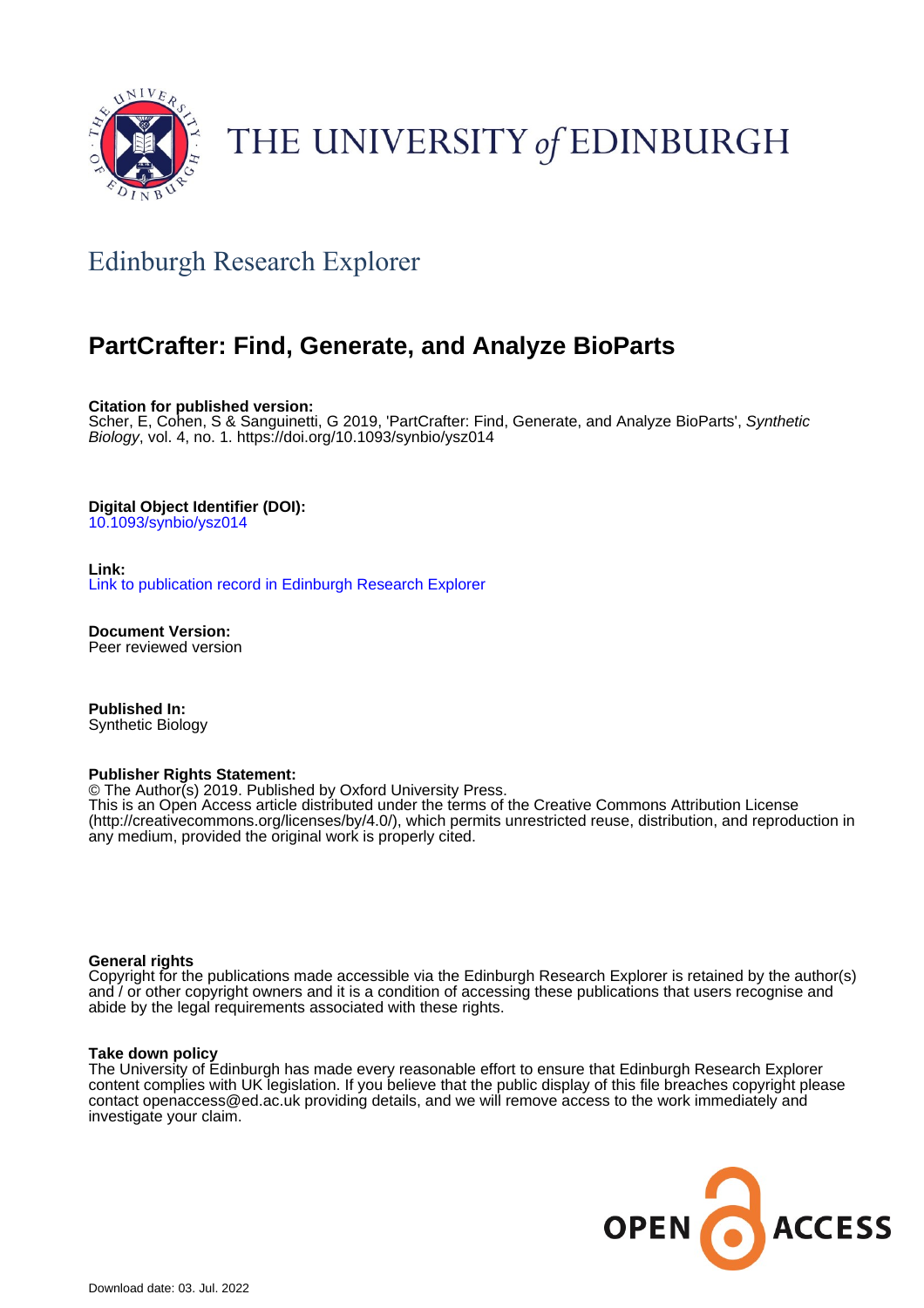# PartCrafter: Find, Generate, and Analyze BioParts

Emily Scher<sup>1\*</sup>, Shay B. Cohen<sup>1</sup>, and Guido Sanguinetti<sup>1</sup>

 $^1School$  of Informatics, University of Edinburgh, EH8 9AB, United Kingdom \*Corresponding Author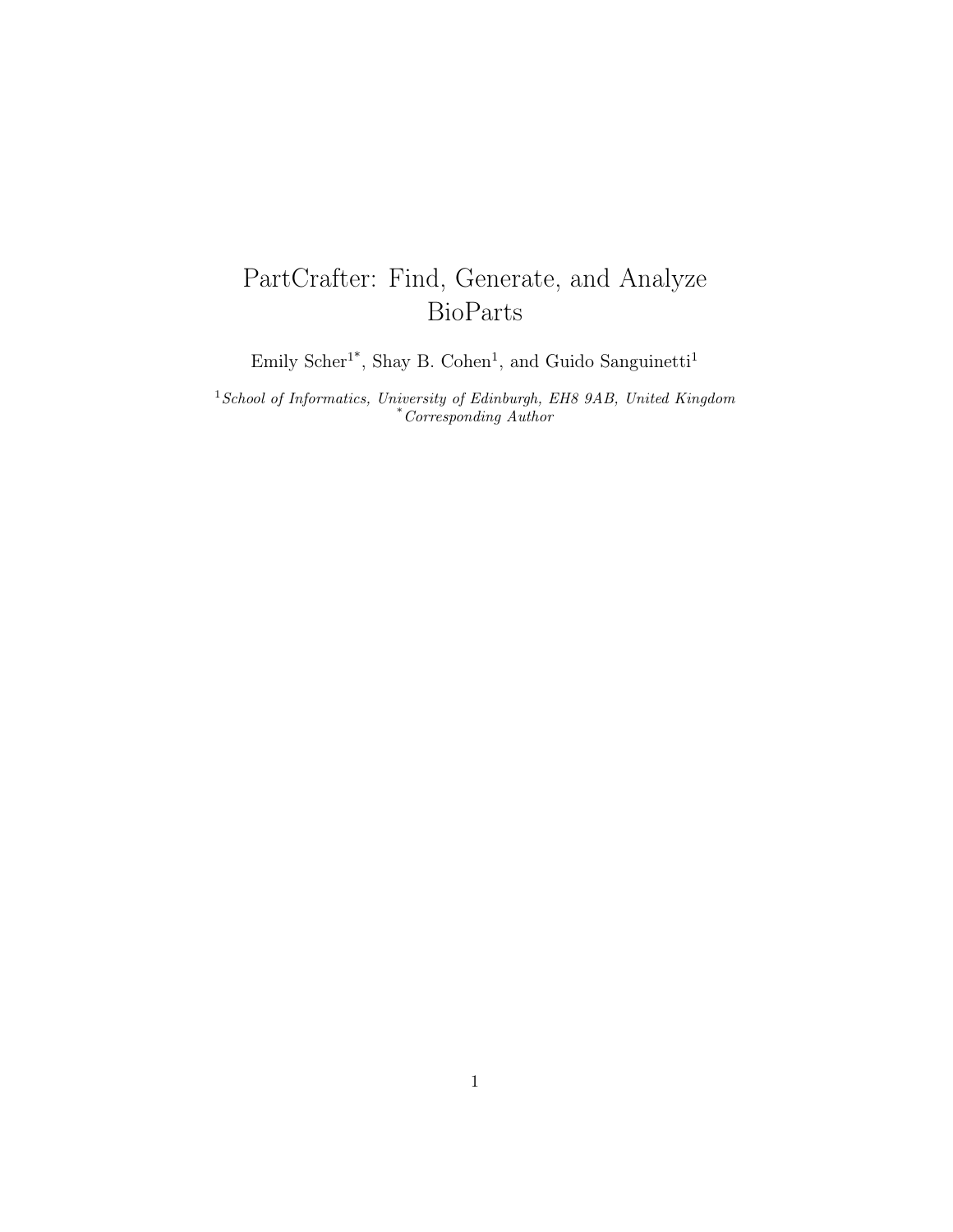#### Abstract

The field of Synthetic Biology is both practically and philosophically reliant on the idea of BioParts — concrete DNA sequences meant to represent discrete functionalities. While there are a number of software tools which allow users to design complex DNA sequences by stitching together BioParts or genetic features into genetic devices, there is a lack of tools assisting Synthetic Biologists in finding BioParts and in generating new ones. In practice, researchers often find BioParts in an ad-hoc way. We present PartCrafter, a tool which extracts and aggregates genomic feature data in order to facilitate the search for new BioParts with specific functionalities. PartCrafter can also turn a genomic feature into a BioPart by packaging it according to any manufacturing standard, codon optimising it for a new host, and removing forbidden sites. PartCrafter is available at partcrafter.com.

 $key words$  — parts-based design; bioparts; biobricks; search; data aggregation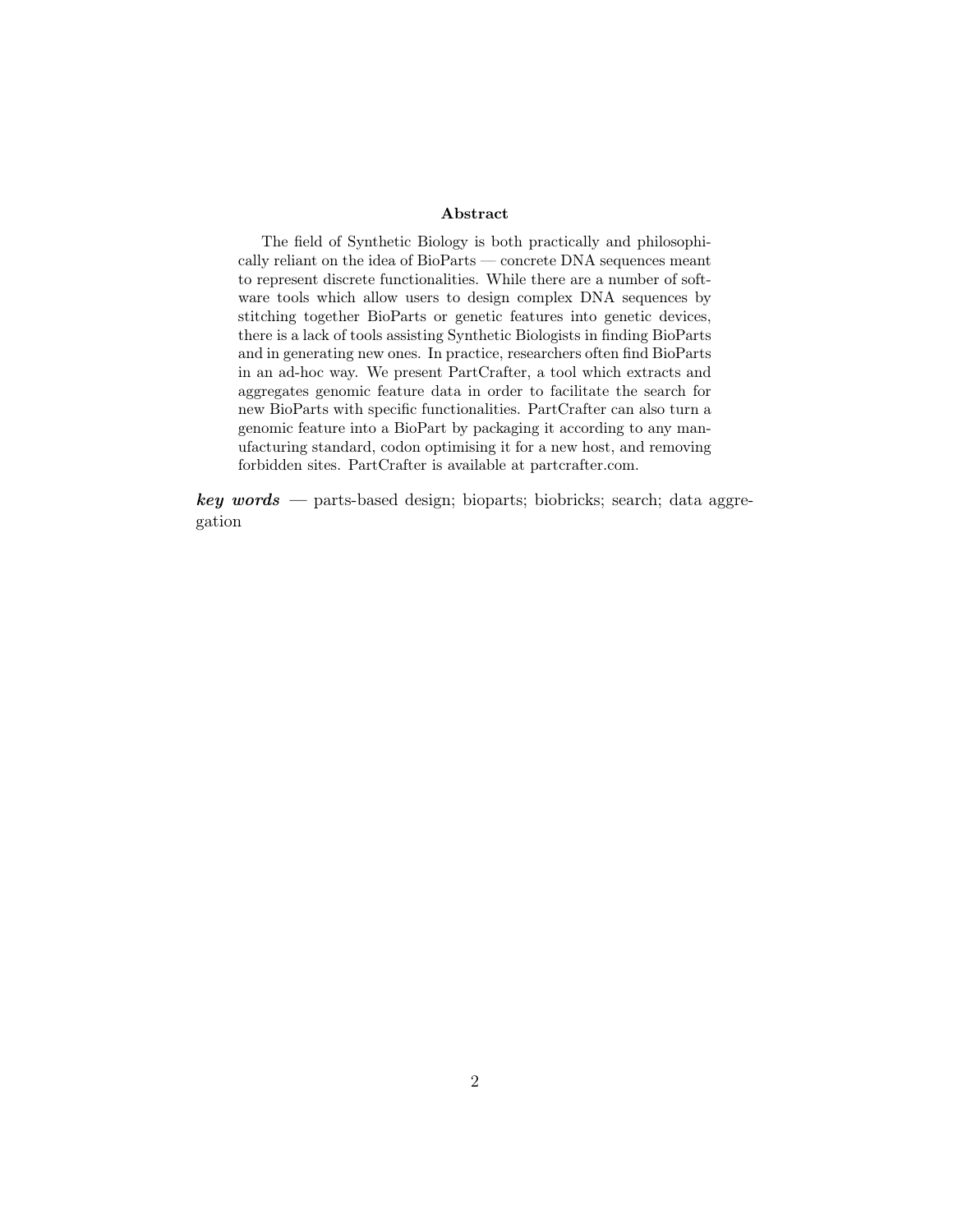# 1 Introduction

Parts-based design has been a central tenet of Synthetic Biology since the field's inception. Endy [1] described how sequences should be designed using an abstraction hierarchy, where devices could be built from parts, and systems could be built from devices. Almost all of the popular DNA design tools for Synthetic Biology are built around the parts-based model, including SnapGene, Genome Compiler, and Benchling. These tools provide a library of features or parts — sequences of DNA that encode for a specific biological function [2], sometimes called BioParts. Using these libraries, or parts of their own, users can easily design complex genetic systems.

However, DNA design tools rely on existing part libraries and do not provide an automated way of finding and generating parts. This is not surprising: "it is currently easier to assemble multi-part genetic circuits consisting of several BioParts, or even entire genomes, than it is to reliably predict how these BioParts will interact in the final system" [3]. Many existing BioParts rely on disparate pieces of a genome, contextual conditions, and luck for their 'expected' functionality to come to light. Unless characterization experiments have been performed for a part in a wide variety of circumstances, it is impossible to know how the part will behave in vivo.

PartCrafter was built to help users make informed decisions about which genomic features would make sensible BioParts for their experiments. We have enabled rational search of genomic features by leveraging existing annotated data from YeastMine [4], SynBioMine, ThaleMine [5], The Saccharomyces Genome Database [6], UniProt [7], various NCBI databases, PubMed, and DOOR [8]. Unlike other, hand-curated parts libraries, like the Registry of Standard Biological Parts, PartCrafter is not limited to a certain number of organisms, manufacturing standards, or a certain subset of parts, but can handle a theoretically unlimited number and variety of genomic features.

Other tools exist which allow users generate to BioParts, such as J5 [9] and GeneDesign [10]. However, these tools require that the user already knows what genomic feature they want to turn into a part. PartCrafter allows users who do not have a genomic feature in mind to find and generate the BioParts that they need. Additionally, unlike other Synthetic Biology search tools, PartCrafter does not require the user to provide sequence or annotation data. Our extensive data aggregation allows users to search quickly and easily for features, and to find more illuminating results. The differences between PartCrafter and several other related tools is documented in Table 1.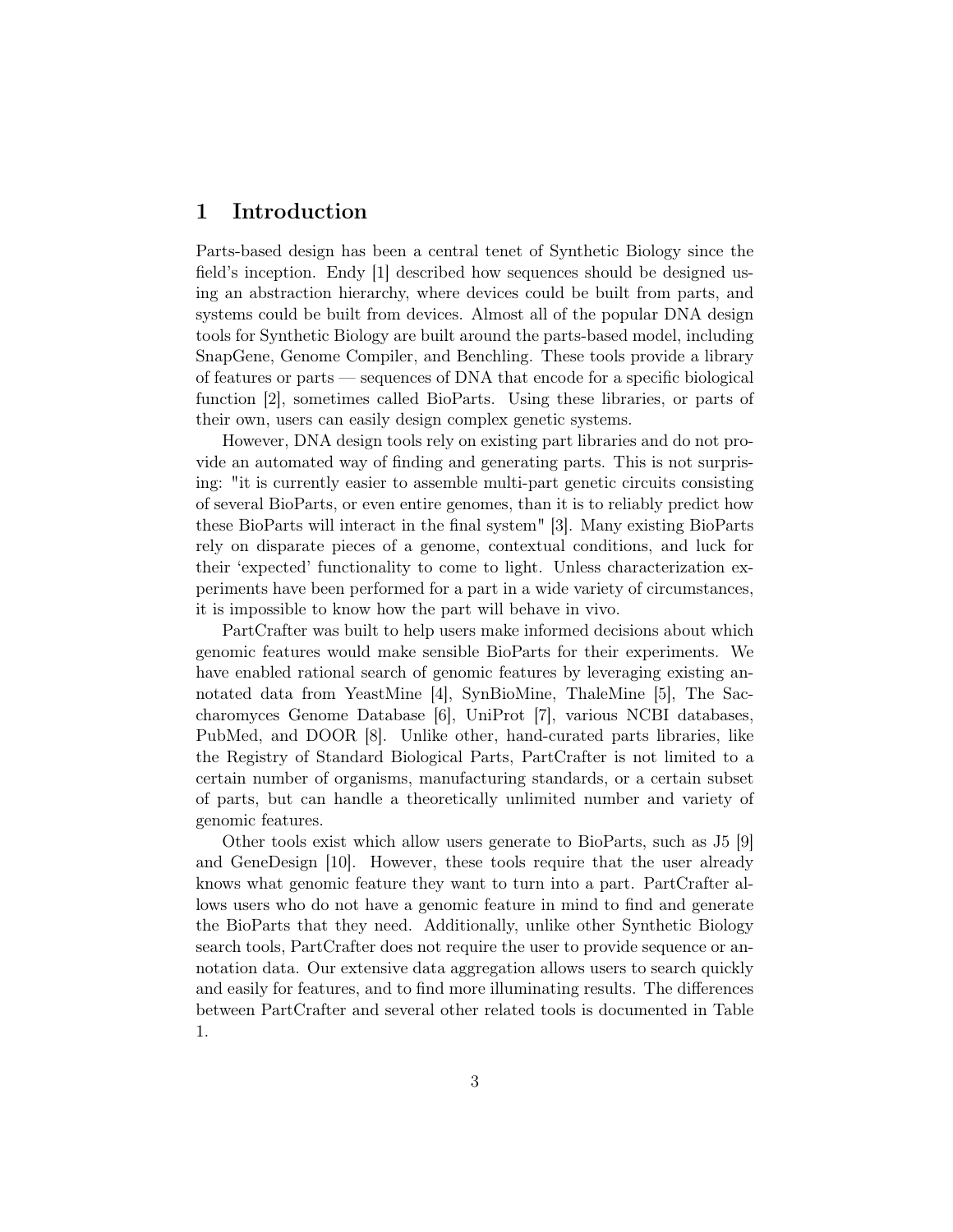Table 1: Comparison of Software Tools for Finding and Generating BioParts

|                        |                                          |                 |                                                                               | -                                    |                |
|------------------------|------------------------------------------|-----------------|-------------------------------------------------------------------------------|--------------------------------------|----------------|
|                        | Unlimited Number<br>of Parts/Features    | Part Generation | Search Capabilities                                                           | User Must Provide<br>the Data        | Free to Use    |
| Parts Registry         | Only the 20,000 parts<br>in the database | Yes             | Full search of<br>parts in the database                                       | No                                   | Yes            |
| J5                     | Yes                                      | Yes             | No search capabilities                                                        | Yes                                  | Yes            |
| GeneDesign             | Yes                                      | Yes             | No search capabilities                                                        | Yes                                  | Yes            |
| <b>BioPartsBuilder</b> | Yes                                      | Yes             | Full text search and<br>filtering of the GFF file data                        | No                                   | Yes            |
| Archetype              | Yes                                      | No              | Full text search of<br>user-provided data                                     | Yes                                  | N <sub>o</sub> |
| SynBioHub              | Yes                                      | No              | Full text search of<br>user-provided data                                     | No, though all data is user provided | Yes            |
| PartCrafter            | Yes                                      | Yes             | Full text search and filtering<br>of extensive aggregated<br>descriptive data | No                                   | Yes            |



Figure 1: The workflow of PartCrafter.

While many databases allow users to search for sequences using feature identifiers, scientists are hindered by being unable to link these sequences with functional meaning. Synthetic Biologists especially need a tool which can link sequence text with functional characteristics if they are to be able to design complex systems with a reasonable level of accuracy.

## 2 Workflow

The PartCrafter workflow consists of four steps: Organism Processing, Data Aggregation, Search, and Part Generation. These steps are summarized in Figure 1, and described further below.

#### 2.1 Organism Processing and Data Aggregation

PartCrafter can process any genome, but it comes pre-loaded with four model organisms: Saccharomyces cerevisiae, Escherichia coli, Arabidopsis thaliana, and Schizosaccharomyces pombe. A genome is added by uploading a standard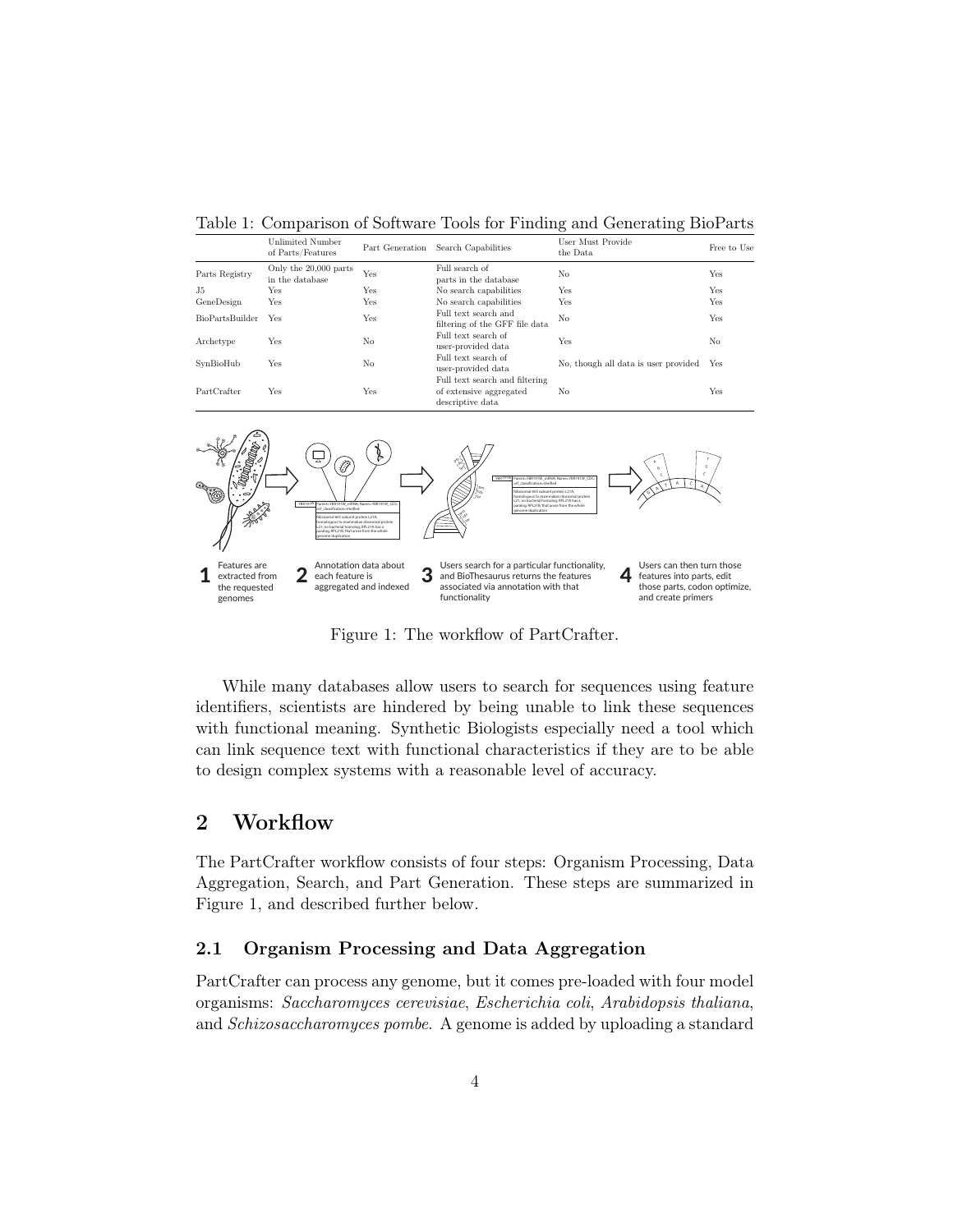| Database          | Fields                                                                              |  |  |
|-------------------|-------------------------------------------------------------------------------------|--|--|
| SynBioMine        | description, feature.description, feature.identifier,<br>feature.name, protein.name |  |  |
| YeastMine         | briefDescription, description, name,<br>phenotypeSummary, functionSummary           |  |  |
| ThaleMine         | briefDescription, computationalDescription                                          |  |  |
| NCBI (protein)    | comment, description, keywords                                                      |  |  |
| NCBI (nucleotide) | comment, description, keywords                                                      |  |  |
| <b>DOOR</b>       | species, size, synonyms, symbols                                                    |  |  |
| PubMed            | ArticleTitle, AbstractText                                                          |  |  |

Table 2: Fields aggregated from data sources

GFF file containing the genome sequence. When a new genome is uploaded to the application, the application first extracts all of the genome's features, and then aggregates descriptive data about each of these features. This data comes from a number of sources, documented above. The specific fields included are documented in Table 2. PartCrafter then uses this aggregated data to build an index through Lucene [11]. To build an index, Lucene first breaks the text up into terms, and then associates each term with the documents which contain it. This inverted index — so called because it is the inverse of the more natural relationship between documents and terms — allows Lucene to quickly return all documents related to the search terms inputted by the user.

Uploading a new genome involves processing the file, extracting out the annotated features, and, for each of those features, aggregating data from our variety of sources. This involves hundreds of thousands of requests in total, and, because these requests are made with delays in between them to prevent overloading the servers of our data sources, this takes several days for each genome. Because this is a long and computationally intense process taking up significant amounts of memory, only administrative users of PartCrafter can upload new organisms themselves. However, the tool includes a form which allows users to request that a new organism is added.

#### 2.2 Search

There are two ways to search for a feature with PartCrafter. First, a user can input a description of the features that they would like. PartCrafter will then output the features in the database whose aggregated texts best match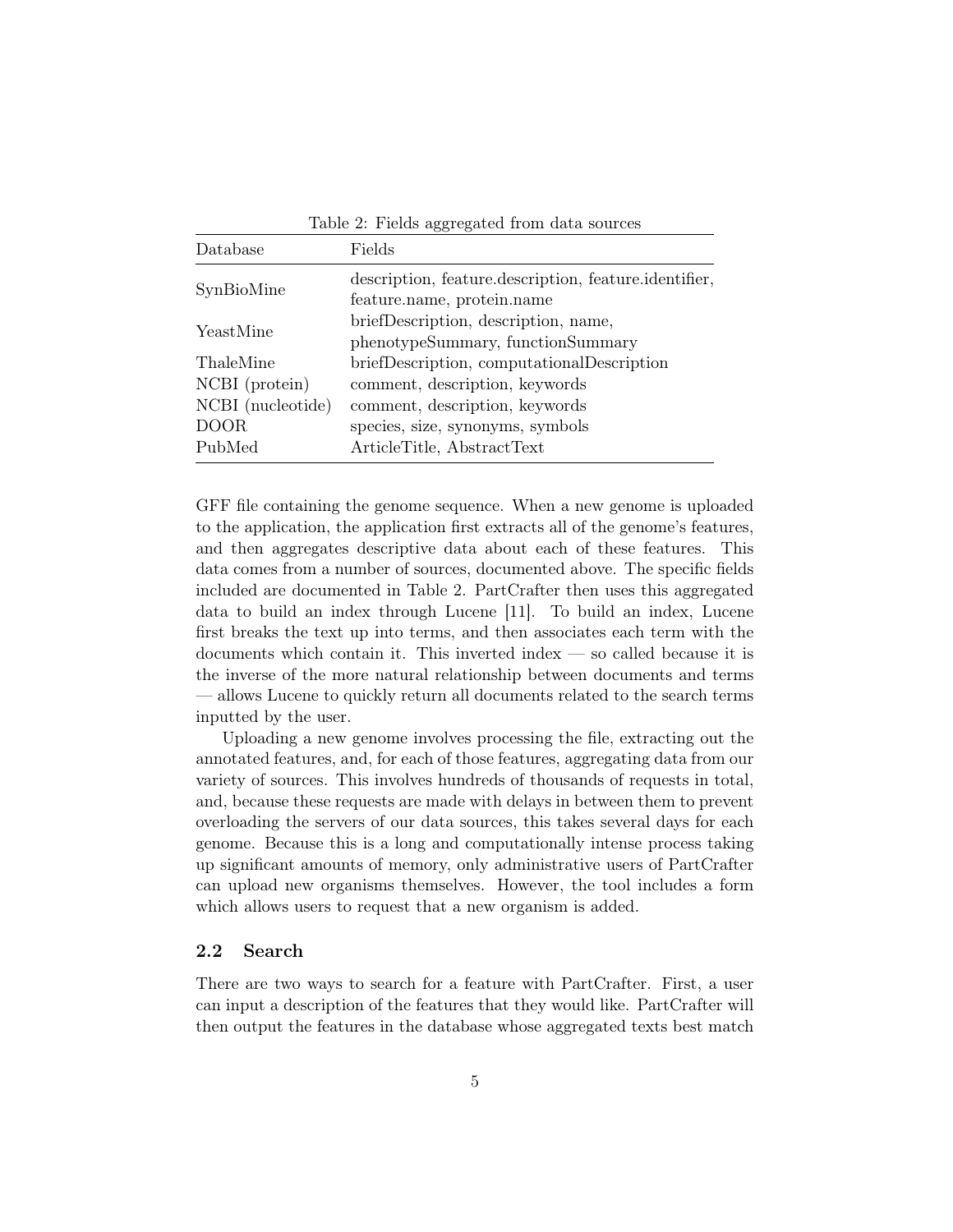the requested description. In this way, users can find parts associated with a particular functionality. Users can also filter their searches using tags. For example, to search for all features related to cell death, a user would simply search for "cell death." However, to search for all features related to cell death that occur in *Saccharomyces cerevisiae*, they would use the following query.

#### "cell death" AND organism\_name:"Saccharomyces cerevisiae"

The tags which can be used with PartCrafter are documented fully on the website. This particular query has 42 results, the top ten of which are summarised in Table 3.

Additionally, users can search for features which are maximally similar to a feature of interest. The user inputs the name of their feature of interest, and PartCrafter outputs the features whose descriptive data is the most similar to the descriptive data of the specified feature.

All search results are based entirely on annotation data. This is largely because experimental data is incredibly sparse. However, previously, this annotation data has been disparate, and impossible to search centrally [12].

The search functionality was built using the search engine library Lucene [11]. The "Search by Function" feature uses full-text search to find matches to the query string. The "Find Similar Features" feature uses the Lucene "More Like This" query, which searches for documents most similar to a selected document of interest.

#### 2.3 Parts Generation

Once the user has found their feature or features of interest, PartCrafter allows them to generate the specific BioParts they need.

PartCrafter extracts the feature sequence from its genome, along with its promoter and terminator sequences, if applicable, as specified by the user. Then, the user is able to specify the manufacturing standard they would like to use to package their part, or create their own. The user can then search for forbidden restriction sites, and add their manufacturing standard's required overhangs. However, finding forbidden sites does not automatically remove them — the user can choose to do so by codon optimising their part to remove the sites. Additionally, they can codon optimise the part for any host. If the user already has the strain the feature comes from in their lab, there is no need for them to synthesize the sequences de novo. Instead, they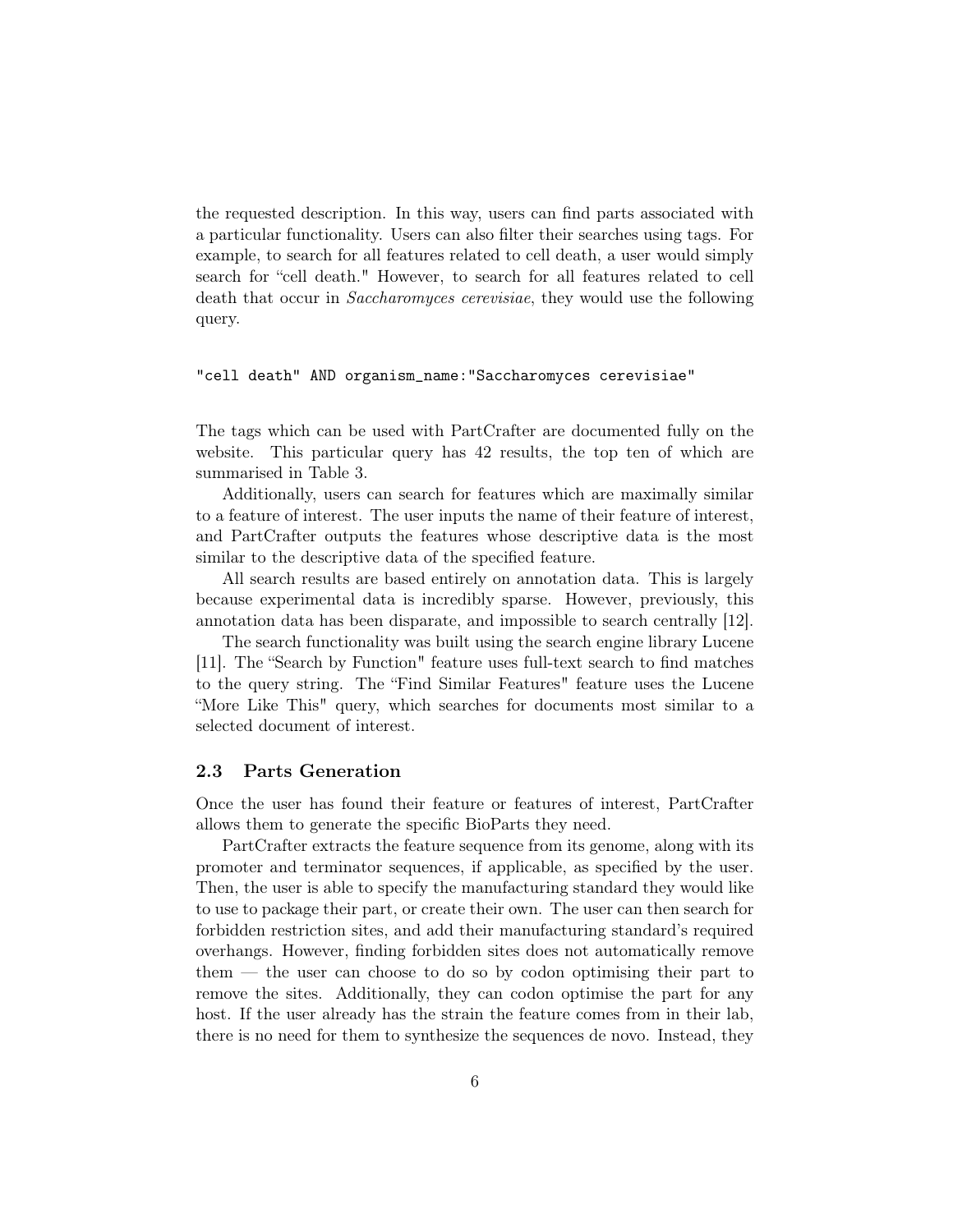Table 3: Summary of the top results for the query provided in Section 2.2.

| Result Number  | Systematic Name | Feature Name | Summary of Descriptive Data                                                                                                                                                 |
|----------------|-----------------|--------------|-----------------------------------------------------------------------------------------------------------------------------------------------------------------------------|
| 1              | YNR074C         | AIF1         | Mitochondrial cell death effector                                                                                                                                           |
| $\overline{2}$ | YGL203C         | KEX1         | Cell death protease essential for hypochlorite-induced<br>apoptosis                                                                                                         |
| 3              | YNL305C         | BXI1         | Protein involved in apoptosis                                                                                                                                               |
| 4              | YLR011W         | LOT6         | FMN-dependent NAD(P)H:quinone reductase.<br>Role in apoptosis-like cell death.                                                                                              |
| 5              | YMR074C         | SDD2         | Protein with homology to human PDCD5.<br>PDCD5 is involved in programmed cell death.                                                                                        |
| 6              | YGL231C         | EMC4         | Member of conserved ER transmembrane complex.                                                                                                                               |
| $\overline{7}$ | YHR179W         | OYE2         | Conserved NADPH oxidoreductase containing flavin<br>mononucleotide (FMN). May be involved in sterol<br>metabolism, oxidative stress response, and programmed<br>cell death. |
| 8              | YKL184W         | SPE1         | Ornithine decarboxylase. Deletion decreases lifespan,<br>and increases necrotic cell death and ROS generation.                                                              |
| 9              | YPL171C         | OYE3         | Conserved NADPH oxidoreductase containing flavin<br>mononucleotide (FMN). Has potential roles in oxidative<br>stress response and programmed cell death.                    |
| 10             | YKR042W         | UTH1         | Mitochondrial inner membrane protein. Implicated in cell<br>wall biogenesis, the oxidative stress response, life span<br>during starvation, and cell death.                 |

can use the primer generation form to generate primer sequences which will allow them to PCR the sequences out of the host genome. This functionality is all based on that of Genome Carver [13]. The primers are generated using Primer3 [14]. The codon optimisation is done using DNAChisel [15]. The DnaChisel codon optimisation algorithm uses a dynamic programming approach and codon usage tables for each organism to build sequences which meet desired constraints. These constraints can be, for example, to optimise the sequence for a particular organism, or to remove unwanted sequences, such as restriction sites.

Finally, the user can download their parts in CSV format using the download button. Currently, only CSV format is supported.

# 3 Example Use Case

We illustrate the use of PartCrafter in a simple and generic scenario.

A researcher is investigating programmed cell death in Saccharomyces cerevisiae. In order to design synthetic DNA circuits using a common DNA design software tool, they first need to find genes related to cell death, and turn them into BioParts.

First, the researcher navigates to partcrafter.com, and then to the "Find Features" section. The search for features using the following query: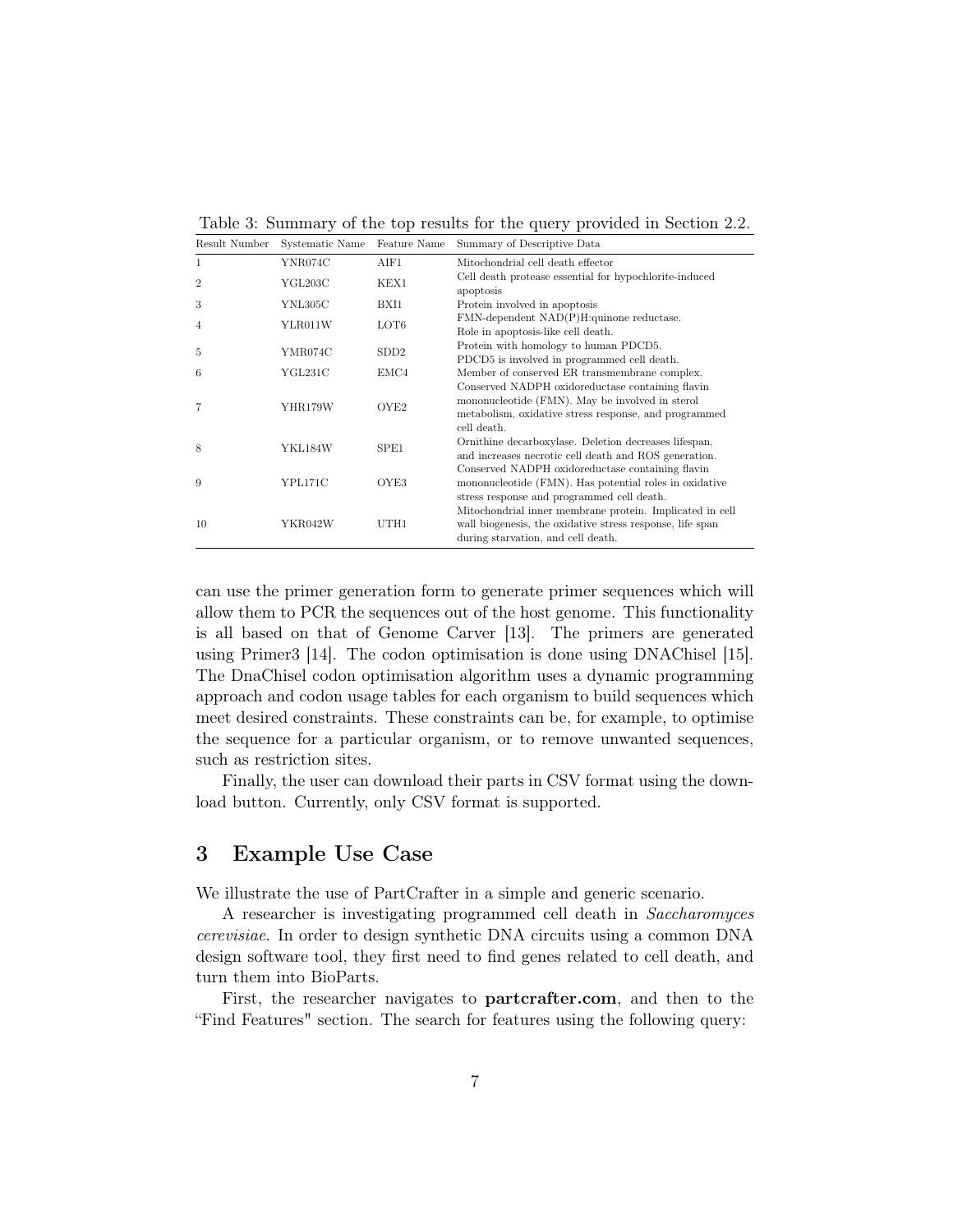"cell death" AND organism\_name:"Saccharomyces cerevisiae"

This query searches for all features in the database related to cell death, limiting the results to those in *Saccharomyces cerevisiae*.

PartCrafter now displays the results, including several genes the researcher would like to turn into BioParts. One such gene is YMR074C, a homologue of Human PDCD5 protein which promotes programmed cell death. The researcher turns this feature into a BioPart by pressing the "Make into a Part" button, which brings up the "Generate a Part" form. This form pulls out the relevant feature sequence, along with the promoter and terminator sequences. The researcher then edits the sequences, adding the relevant manufacturing standard overhangs to the transcriptional unit, and removing forbidden sites.

As the researcher would like to generate a number of parts, they then navigate to the "Bulk Query" tab of the "Generate Parts" screen. There, they are able to generate and edit several parts at once.

The researcher realises that they do not need to synthesize all of the features. They have *Saccharomyces cerevisiae* in their lab strain collection, and can generate some of their required sequences through PCR. For these features, the researcher generates cloning primers using the Primer Generation form.

Without PartCrafter, this simple pipeline would have required several different databases and tools. For example, to find the features of interest, the researcher would have potentially had to search SGD, NCBI, and Yeastmine. Once they found their list of features, they would have had to add the overhangs by hand, or turned to one of several part generation tools, for example GeneDesign or J5.

In contrast PartCrafter, is a one stop shop. It is possible to find genomic features which would be useful for an experiment, edit them as necessary to turn them into BioParts, and generate primer sequences which will allow the features to be amplified out of an organism. Further, the final generated sequences can be outputted in CSV format for easy use with part-based design tools.

As shown in Table 3, several tools exist which allow users to search for genomic features, and several tools exist which can turn specific DNA sequences into BioParts. However, PartCrafter is the only data aggregation and search platform built with the specific aim of helping biologists find and build the BioParts that they need for their experiments. PartCrafter offers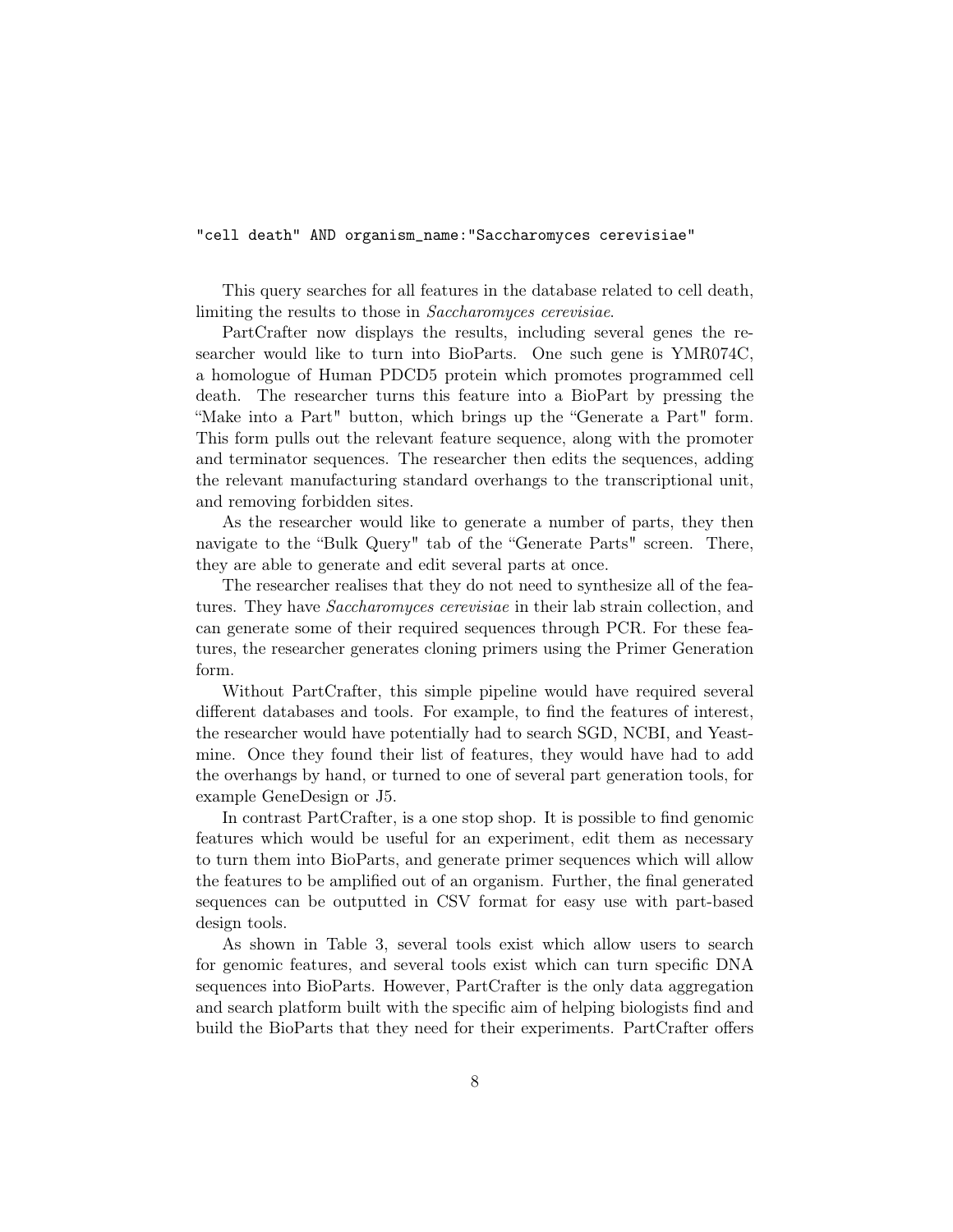a streamlined alternative to using a various other disjointed databases and tools, while also providing more illuminating search results.

### 4 Validation

The validation of our tool was two-pronged.

First, we held a workshop at the UK Centre for Mammalian Synthetic Biology Research, an EPSRC funded centre at the University of Edinburgh. Each of our participants were researchers — PhD students and postdocs in a Synthetic Biology lab at the University of Edinburgh, and were familiar with popular DNA design tools.

Each participant was asked to choose any Escherichia coli or Saccharomyces cerevisiae gene, and write a short description of its function. They were then asked to search PartCrafter using their short description. For each of these searches, the gene of interest occurred in the top 2 results 5/5 times, and as the top search result 3/5 times.

Each participant was also asked to rate each of the top ten search results for their query as either "not relevant," "somewhat relevant," or "very relevant." Over all of the queries, 86% of the top 10 results were at least somewhat relevant to the query, and 32% of the results were very relevant to the query. 88% of the top 5 results were at least somewhat relevant, and 40% were very relevant.

The worksheet used in this workshop is available on the PartCrafter website, under the "Help" section. It provides some quick exercises to help users learn how to use PartCrafter. Users are able to submit their completed worksheets to us, which will help us to continually verify that our search results are of good quality.

Additionally, we programmatically validated our search results by comparing them to another database. WikiGenes [16] is a collaborative database for genetic annotation data. Uniquely for this type of data aggregation, it offers an API, and the data can be edited by anyone, with the intent that researchers will be able to crowdsource their expertise.

In order to validate the PartCrafter search results, we identified 468 genes which have entries in both of these databases. These genes came from  $Es$ cherichia coli, Saccharomyces cerevisiae, and Schizosaccharomyces pombe, as WikiGenes does not have entries on genes from Arabidopsis thaliana. For each of these genes, PartCrafter was queried using the data from the Wiki-Genes entry as the query string. Our search results were then scored using the mean reciprocal rank, a standard metric to evaluate information retrieval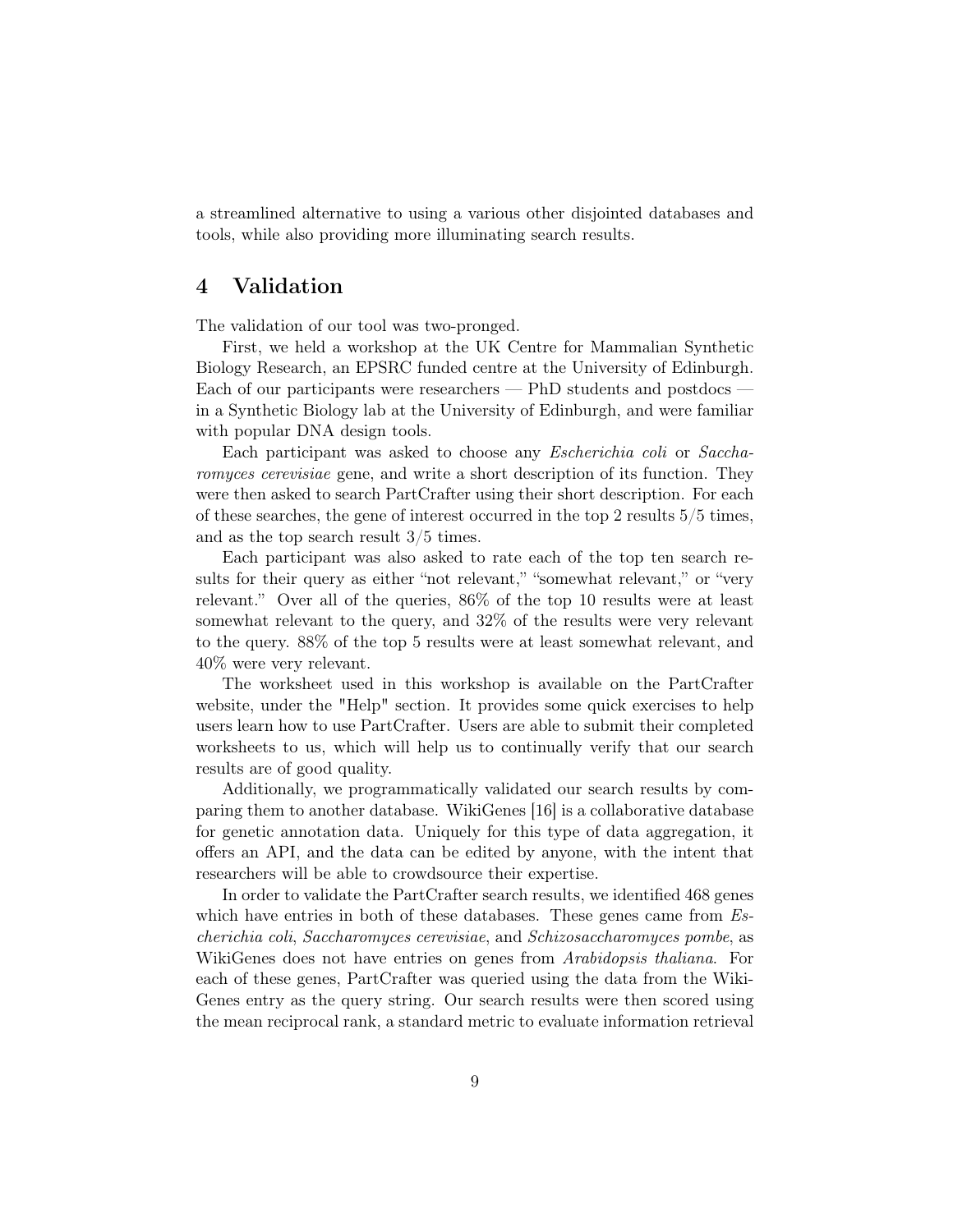systems. This gave us a score of approximately 0.569, indicating that, on average, the correct gene was listed second in the PartCrafter search results.

Interestingly, there was a significant difference in this figure when looking at genes from the individual organisms. The mean reciprocal rank was 0.668 for just the Saccharomyces cerevisiae genes, 0.410 for the Escherichia coli genes, and 0.546 for the Schizosaccharomyces pombe genes. This variability likely speaks to the comparative quality of annotation data for these different organisms, either in the WikiGenes database, PartCrafter database, or both.

In total, the desired result appeared in the top 5 search results 70.1% of the time. For Escherichia coli genes, the desired result was in the top five 48.2% of the time, for Saccharomyces cerevisiae 81.6% of the time, and for Schizosaccharomyces pombe 69.9% of the time.

These metrics do not offer a perfect comparison between the two data sources. For instance, there are many genes listed in PartCrafter which are not in WikiGenes, which may well have affected the search results. The two databases also, of course, have differing annotation data, which means that we cannot expect a reciprocal rank of 1. That being said, these results are quite encouraging, as they demonstrate that, in general, PartCrafter highly ranks relevant entries.

## Availability

PartCrafter is available at **partcrafter.com**. It is not open source, however, docker images of the PartCrafter services are publicly available. Instructions for setting up a PartCrafter server are available on the website. An API is available with instructions for use on the website help page. Additionally, the authors agree to maintain the application for at least two years from the data of publication.

## Acknowledgements

We thank Dr. Yizhi Cai, Dr. Joel Bader, the Rosser Lab at the University of Edinburgh, and Jordan Matelsky for helpful discussions which improved this application.

# Funding

This work has been supported by the Darwin Trust of Edinburgh.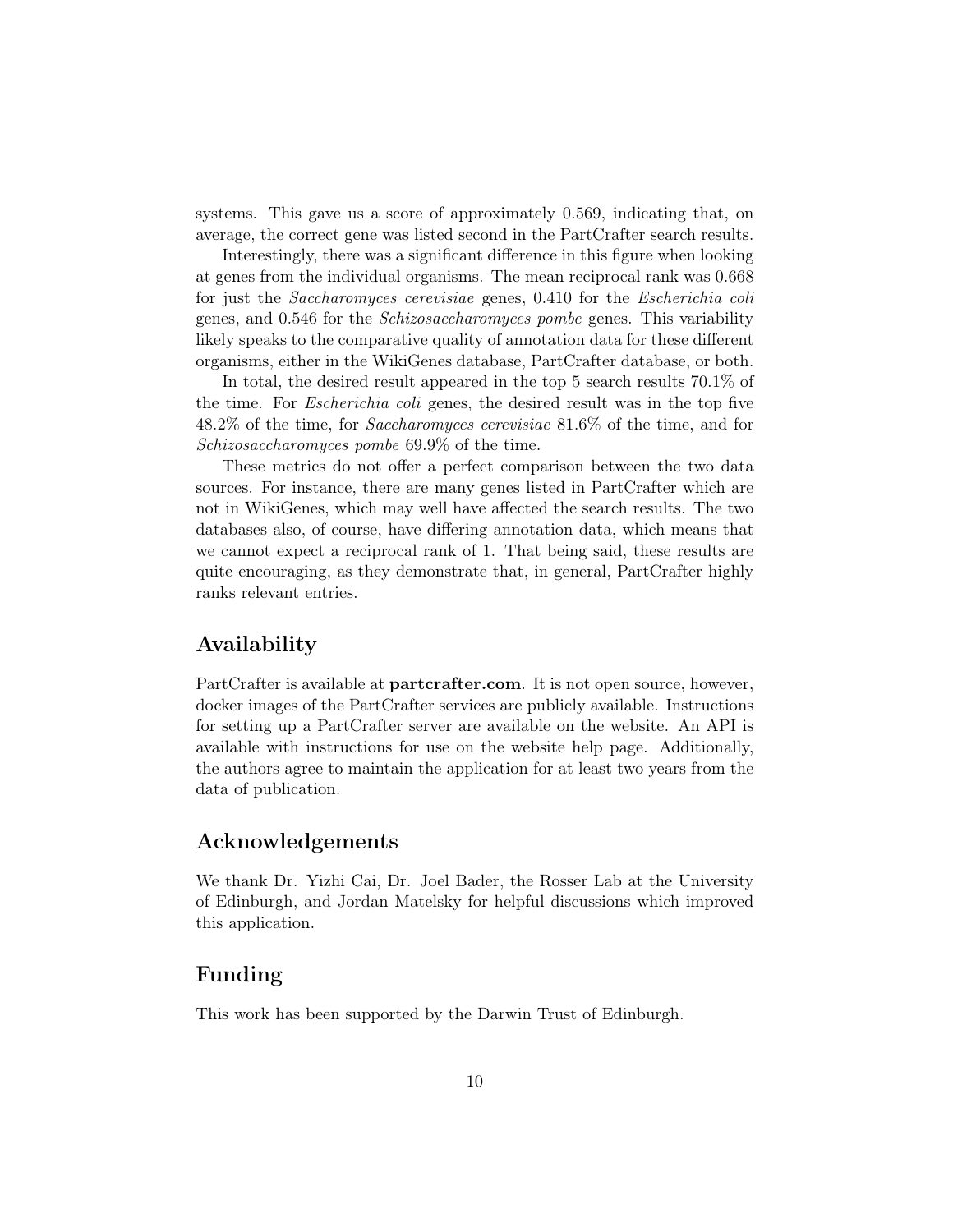### References

- [1] Drew Endy. Foundations for engineering biology. Nature, 438: 449, nov 2005. URL http://dx.doi.org/10.1038/nature04342 http://10.0.4.14/nature04342.
- [2] Geoff Baldwin, Travis Bayer, Robert Dickinson, Tom Ellis, Paul S Freemont, Richard I Kitney, Karen Polizzi, and Guy-Bart Stan. Basic Concepts in Engineering Biology, chapter CHAPTER 2, pages 19–40. IMPERIAL COLLEGE PRESS, 2015.
- [3] Richard Kelwick, James T. MacDonald, Alexander J. Webb, and Paul Freemont. Developments in the tools and methodologies of synthetic biology. Frontiers in Bioengineering and Biotechnology, 2: 60, 2014. ISSN 2296-4185. doi: doi:10.3389/fbioe.2014.00060. URL https://www.frontiersin.org/article/10.3389/fbioe.2014.00060.
- [4] Rama Balakrishnan, Julie Park, Kalpana Karra, Benjamin C Hitz, Gail Binkley, Eurie L Hong, Julie Sullivan, Gos Micklem, and J Michael Cherry. Yeastmine—an integrated data warehouse for saccharomyces cerevisiae data as a multipurpose tool-kit. Database, 2012, 2012.
- [5] Vivek Krishnakumar, Sergio Contrino, Chia-Yi Cheng, Irina Belyaeva, Erik S Ferlanti, Jason R Miller, Matthew W Vaughn, Gos Micklem, Christopher D Town, and Agnes P Chan. Thalemine: a warehouse for arabidopsis data integration and discovery. Plant and Cell Physiology, 58(1):e4–e4, 2016.
- [6] J Michael Cherry, Caroline Adler, Catherine Ball, Stephen A Chervitz, Selina S Dwight, Erich T Hester, Yankai Jia, Gail Juvik, TaiYun Roe, Mark Schroeder, and David Botstein. Sgd: Saccharomyces genome database. Nucleic acids research, 26(1):73–79, 1998.
- [7] UniProt Consortium. Uniprot: a hub for protein information. Nucleic acids research, 43(D1):D204–D212, 2014.
- [8] Xizeng Mao, Qin Ma, Chuan Zhou, Xin Chen, Hanyuan Zhang, Jincai Yang, Fenglou Mao, Wei Lai, and Ying Xu. DOOR 2.0: presenting operons and their functions through dynamic and integrated views. Nucleic Acids Research, 42(D1):D654–D659, 11 2013. ISSN 0305-1048. doi: 10.1093/nar/gkt1048. URL https://doi.org/10.1093/nar/gkt1048.